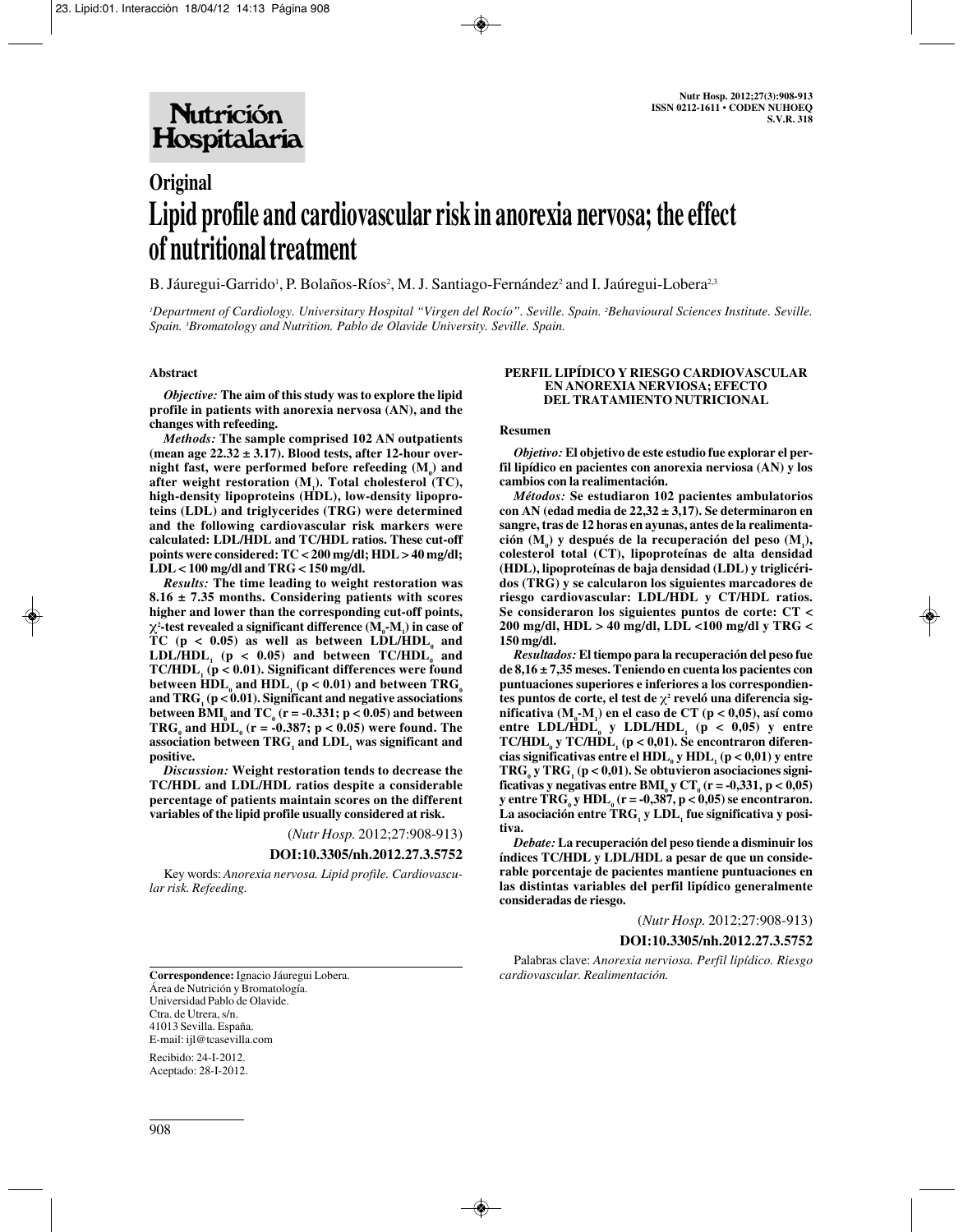# **Introduction**

High total cholesterol (TC) levels have been reported among patients with anorexia nervosa, with a frequency, which varies between 37 to  $76\%$ .<sup>1</sup> In addition, a high content of high-density lipoprotein cholesterol (HDL), and a high content of low-density lipoprotein cholesterol (LDL) have been found.2,3 In one of these studies, high TC, HDL and LDL were found in 63, 69 and 71% of the patients with anorexia nervosa.4 The high TC may become a serious risk of cardiovascular disease among those patients who do not recover appropriately when they reach middle age. Nevertheless the reports of lipoprotein levels in anorexia nervosa are inconsistent, demonstrating normal or elevated mean LDL and HDL levels.1

The possible causes of the above-mentioned altered profile have been largely discussed. Thus, Misra et al.,<sup>5</sup> have found that free T, predicts apoproteine B and LDL. Ohwada et al.,6 have found that the mean LDL, HDL and apoproteine A, and B values are related to a significantly higher activity of cholesterol ester transfer protein than in controls. The higher lipoprotein levels in patients with anorexia nervosa could be explained by a higher rate of synthesis of cholesterol-rich lipoprotein in these patients. Nevertheless, this higher synthesis is surprising taking into account the usual low protein, cholesterol and saturated fat intakes of these patients. Another explanation for these findings may be the existence of a low catabolism of cholesterol-rich lipoprotein.<sup>1</sup>

Taking into account these results, it has been suggested that there might be a bimodal repartition of TC and lipoproteins in anorexia nervosa. This means that there could be patients in the highest and in the lowest values of lipoprotein levels, with a non-Gaussian distribution. This possibility is relevant considering that other malnourished patients (without anorexia nervosa) as well as healthy population have a Gaussian distribution of their levels of TC, HDL and LDL.<sup>1</sup>

With respect to the influence of refeeding on the serum lipid profile it must be noted that the high TC in these patients is paradoxical because malnutrition is usually associated with low TC. In addition, patients with anorexia nervosa normally follow low fat and low cholesterol diets. The influence of refeeding in this field of study is controversial. While some authors (e.g., Feillet et al.)<sup>7</sup> have reported that TC returns to normal levels, others  $(e.g., Haluzik et al.)<sup>8</sup> have observed no changes.$ 

The aim of this study was to explore the lipid profile in a sample of patients with anorexia nervosa, and the evolution of this profile with refeeding in order to add some data to this controversial field of study.

## **Method**

## *Participants*

The sample comprised 102 patients with anorexia nervosa (DSM IV-TR)<sup>9</sup> who were receiving treatment in an eating disorders unit as outpatients. All of them were women, with a mean age of  $22.32 \pm 3.17$  years old. With respect to the lipid profile, no cases with familial hyperlipidaemia were detected.

## *Procedure*

The patients had blood samples drawn before refeeding, during refeeding and, finally, once a normal weight had been reached. For the proposal of this work the study comprised the blood test before refeeding (Moment 0) and the latter test, when a normal weight was obtained (Moment 1). In all cases, determinations were performed after 12-hour overnight fast. As a result, TC, HDL, LDL, and triglycerides (TRG) were assayed twice. Having obtained these parameters, the following risk markers of cardiovascular and coronary diseases were calculated: LDL/HDL ratio and TC/ HDL ratio. The following cut-off points were considered: TC < 200 mg/dl; HDL > 40 mg/dl; LDL < 100 mg/dl and TRG < 150 mg/dl.

The ratios LDL/HDL and TC/HDL permit the study of lipid-based cardiovascular risk with only one value. Each ratio includes a variable, which is positively associated with that risk and another one, which is negatively associated with the cardiovascular risk. The predictive power of these ratios increases if the triglyceridaemia is taken into account. A TC/HDL > 4.5 and a LDL/HDL > 3 in women are considered the cut-off points for primary prevention. The risk is two times higher when  $TRG > 200$  mg/dl.<sup>10,11</sup>

The weight and height of the participants were assessed and the body mass index (BMI) was calculated (kg/m<sup>2</sup>) both before refeeding and once the BMI was normalised  $(> 18.5 \text{ kg/m}^2)$ . The period of time to recover the normal weight was considered. The patients were not taking neither dietetic supplements nor special diets. The diet was adjusted taking into account the age and the requirements of each patient and maintaining a normal proportion of macronutrients (carbohydrates: 50-60%; fats  $\leq$  30%; proteins: 12- $15\%)$ .

Written informed consent was obtained from all subjects.

### *Statistical analysis*

Descriptives are expressed as means (M) and standard deviations (SD), and percentages are presented in case of proportions. The differences among proportions were obtained by means of the  $\chi^2$ -test. The Kolmogorov-Smirnov test was used to determine whether the data fitted a normal distribution. In case of normal distribution the pairwise *t*-test was applied. In other cases, non-parametric tests for related samples were performed. Correlations were calculated by means of the Pearson's correlation coefficient. All the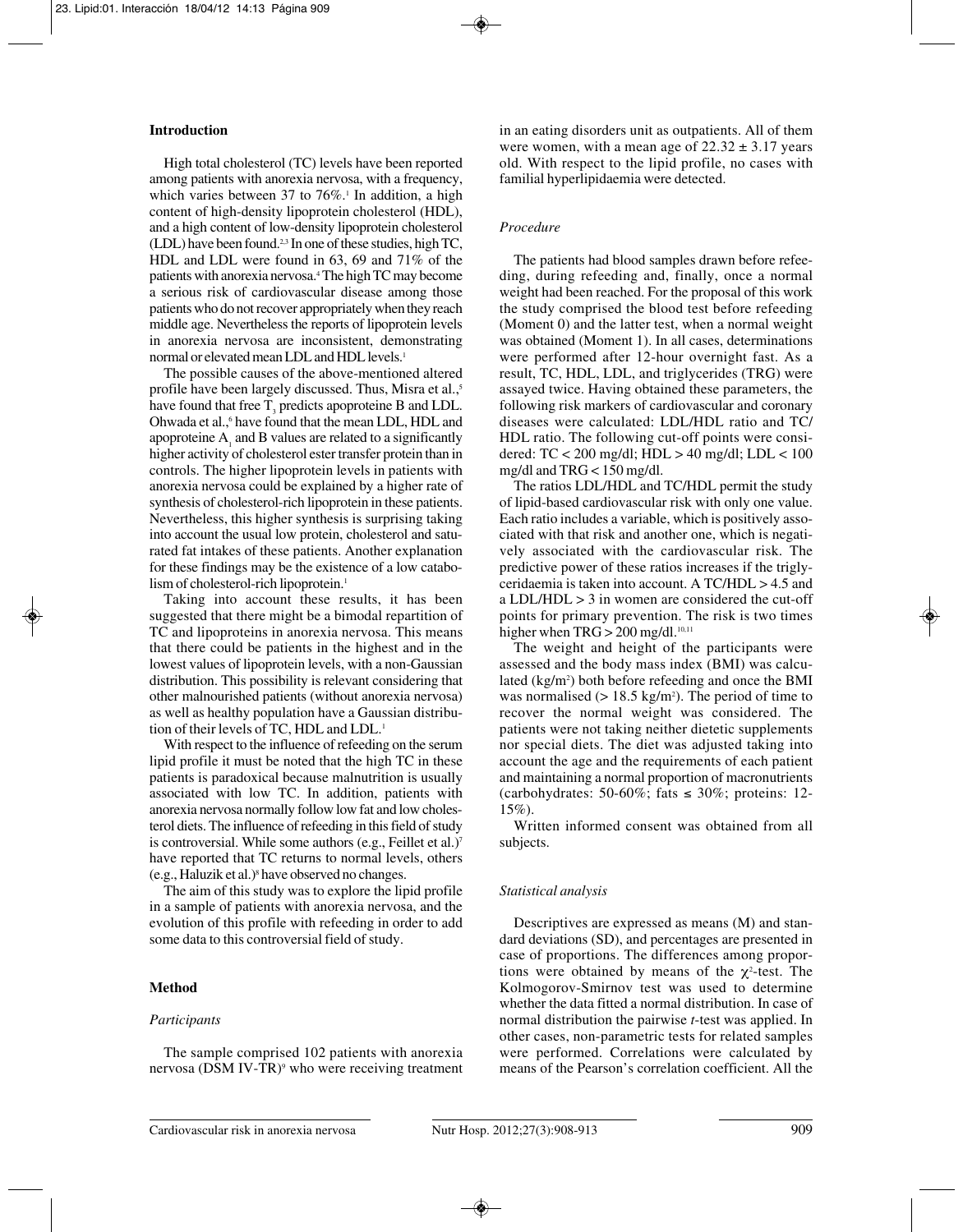| <b>Table I</b><br>Descriptives and differences between Moment <sub>o</sub><br>and Moment, |                     |                                |  |
|-------------------------------------------------------------------------------------------|---------------------|--------------------------------|--|
|                                                                                           | Moment <sub>o</sub> | Moment,                        |  |
| $BMI$ (kg/m <sup>2</sup> )                                                                | $16.30 \pm 1.19$    | $20.19 \pm 1.06^{\circ}$       |  |
| $TC$ (mg/dl)                                                                              | $184.33 \pm 38.25$  | $180.91 \pm 39.65^{\circ}$     |  |
| $HDL$ (mg/dl)                                                                             | $59.12 \pm 14.97$   | $65.85 \pm 17.59$ <sup>a</sup> |  |
| $LDL$ (mg/dl)                                                                             | $102.45 \pm 33.55$  | $98.81 \pm 32.75$ <sup>a</sup> |  |
| $TRG$ (mg/dl)                                                                             | $77.00 \pm 35.13$   | $61.08 \pm 19.82$ <sup>a</sup> |  |
| LDL/HDL                                                                                   | $1.74 \pm 1.37$     | $1.55 \pm 0.52$ <sup>b</sup>   |  |
| TC/HDL                                                                                    | $3.23 \pm 1.51$     | $2.78 \pm 0.54$                |  |
|                                                                                           |                     |                                |  |

a *t*-test for paired samples.

b Wilcoxon signed rank test for paired samples.

| <b>Table II</b><br>Patients with scores higher and lower than cut-off<br><i>points</i> $N(\%)$ |                     |            |  |
|------------------------------------------------------------------------------------------------|---------------------|------------|--|
|                                                                                                | Moment <sub>o</sub> | Moment,    |  |
| $TC > 200$ mg/dl                                                                               | 28 (27.45)          | 21 (20.58) |  |
| $HDL < 40$ mg/dl                                                                               | 7(6.86)             | $\theta$   |  |
| $LDL > 100$ mg/dl                                                                              | 42 (42.84)          | 45 (44.12) |  |
| $TRG > 150$ mg/dl                                                                              | 5(4.90)             | 0          |  |

analyses were performed by means of SPSS, v. 18.0., and the level of significance was set at the 0.05.

## **Results**

Table I shows data referring to BMI, TC, HDL, LDL, TRG, LDL/HDL and TC/HDL both at the beginning of treatment and after weight restoration. The period of time leading to weight restoration was  $8.16 \pm$ 7.35 months.

With respect to the patients with scores higher and lower than the corresponding cut-off points, these are shown in table II. The  $\chi^2$ -test revealed a significant difference in case of TC ( $p < 0.05$ ). With respect to the LDL, the difference was not significant ( $p = 0.06$ ). In case of HDL and TRG all patients in moment 1 were within normal rank.

The ratios LDL/HDL and TC/HDL did not fit a normal distribution, so the Wilcoxon signed rank test for paired samples was applied. As a result a significant difference was found between LDL/HDL, and LDL/HDL $( p < 0.05)$  as well as between TC/HDL $_{o}$  and TC/HDL<sub>1</sub> ( $p < 0.01$ ). The rest of parameters were compared by means of the t-test for paired samples. Significant differences were found between  $HDL<sub>0</sub>$  and  $HDL_1$  (t = -2.88; p < 0.01) and between TRG<sub>0</sub> and TRG<sub>1</sub>  $(t = 2.89; p < 0.01)$ .

The analyses of the correlations showed a significant and negative association between  $BMI_0$  and  $TC_0$  $(r = -0.331; p < 0.05)$  and a significant and negative



*Fig. 1.—Moment<sub>0</sub>. Correlation between total cholesterol and body mass index.*



*Fig. 2.—Moment<sub>1</sub>. Correlation between total cholesterol and body mass index.*

association between TRG<sub>0</sub> and HDL<sub>0</sub> (r = -0.387; p < 0.05). In addition, the association between  $TRG<sub>i</sub>$  and LDL, was significant and positive.

Considering the scatterplots of these associations it must be noted that the fit line is different when BMI and TC are taken in moments 0 and 1 with respect to the fit line considering the total association between BMI and TC during the follow-up. These fit lines represent a lineal association at moment 0 and 1 but a quadratic-like one considering the changes during refeeding (figs. 1, 2 and 3). In addition, figure 4 shows the tendency of TRG to decrease along the treatment in relation with weight restoration.

### **Discussion**

Despite the controversial results in the literature with respect to the lipid profile in patients with anorexia nervosa and the great range with regards to the TC level in these patients, $1-3$  the current study shows that a significant percentage of patients with anorexia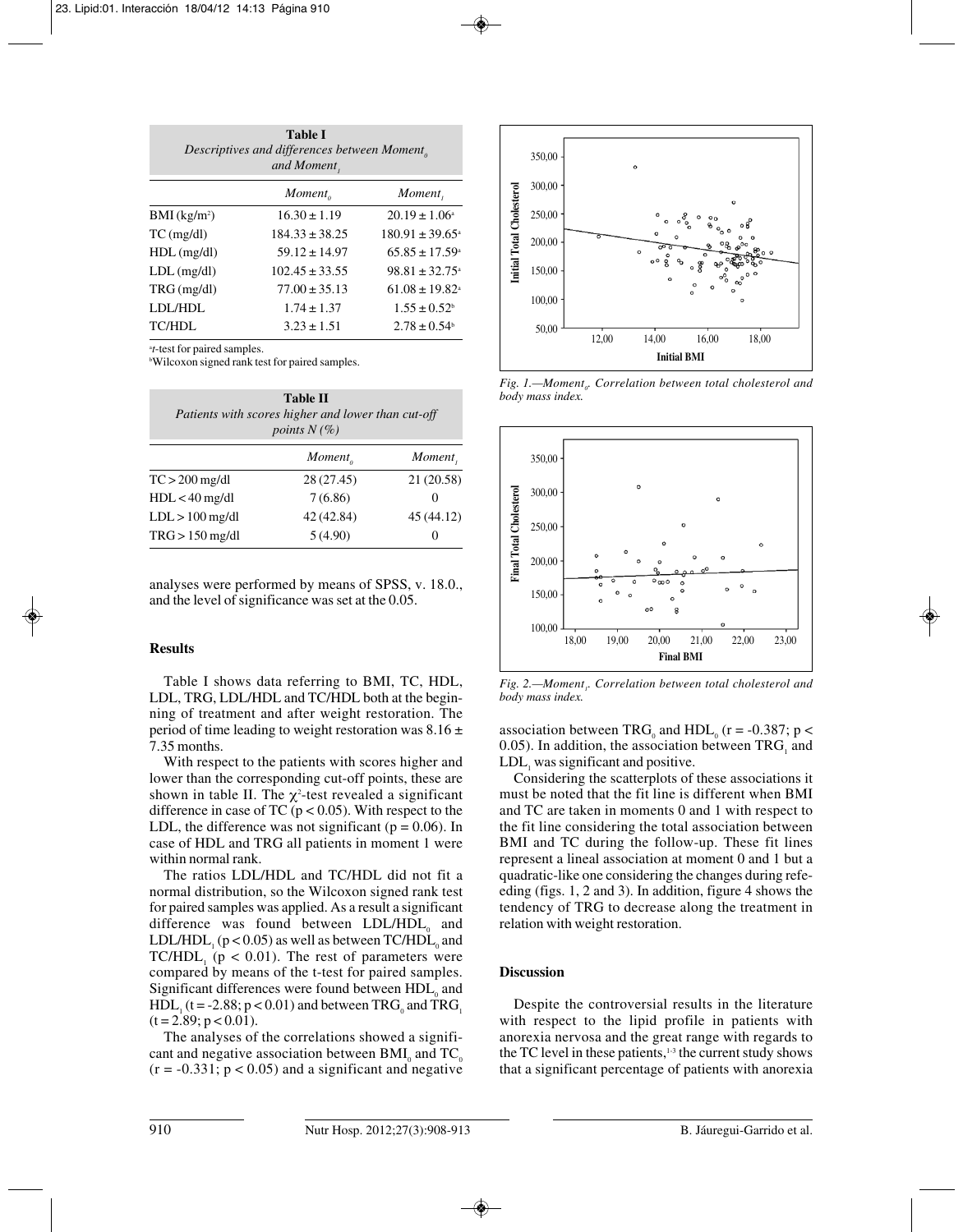

*Fig. 3.—Correlation between total cholesterol and body mass index during treatment.*



*Fig. 4.—Correlation between triglycerides and body mass index during treatment.*

nervosa, at the beginning of the treatment, have TC > 200 mg/dl and LDL > 100 mg/dl. Lower percentages have been found with regards to  $HDL < 40$  mg/dl  $(6.86\%)$  and TRG > 150 mg/dl  $(4.90\%)$ . Recently, elevated TC and LDL have also been reported in patients with anorexia nervosa comparing to controls on admission.12 The same authors had reported that TC, LDL and HDL were higher in patients than in controls, highlighting that these abnormal lipid profile places patients at risk for cardiovascular disease.13

In a former study,<sup>14</sup> authors found a mean TC of 179.3 mg/dl, a mean LDL of 104.1 mg/dl, and a mean HDL of 51.5 mg/dl, which are almost equal to the findings of the current study. In addition, considering the first studies, it must be noted that hypercholesterolemia has been reported since the 60s in different studies.15-17

The cardiovascular risk associated with the lipid profile abnormalities among patients with anorexia nervosa has been highlighted particularly considering those patients who do not recover by middle age.<sup>18-20</sup>

With respect to HDL and LDL levels, there have been different results in previous studies. Thus, among

patients with anorexia nervosa, contrary to others, $2,3$ Rigaud et al. (2009) reported 79% and 75% of high HDL and LDL levels respectively considering those with high TC levels. In the current study the percentage of patients with high LDL was significantly lower (42.84% at  $M_0$  and 44.12% at  $M_1$ ).

The effect of the treatment, specifically weight restoration, may be the main topic with regards to the lipid profile in anorexia nervosa. Thus, it has been found that TC and LDL were high on admission and after treatment there was a tendency for most of the abnormal markers to normalise. However, HDL levels decreased leaving patients with an undesirable lipid profile.12 In a 1-year follow-up of serum biochemical parameters in a homogeneous group of patients with anorexia nervosa, hypercholesterolemia was found at all time points, the authors concluding that hypercholesterolemia seems to need longer periods of treatment with further weight gain to fully normalize.<sup>21</sup> Other evidence had shown that, to some extent, when patients are treated by refeeding, the serum cholesterol levels tend to fall 16 and the lipid profile tend to normalise too.<sup>1</sup>

Contrary to those who have not found changes in TC during refeeding, $s$  the current study shows a clear tendency to decrease the proportion of patients with TC > 200 mg/dl after weight restoration. Nevertheless, after an average time to recovery of eight months, 20% of the patients remain with high TC. This finding seems to confirm the results reported by Nova et al.  $(2008).<sup>21</sup>$ 

The distribution of TC taking into account the changes in BMI during the treatment seems not to be a Gaussian one, but a quadratic-like distribution. It seems to have a border with respect to the BMI and once this border is crossed the TC tends to increase again.

The lipid alterations in anorexia nervosa are not clearly explained. Different studies<sup>1,6</sup> find that cholesterol ester transfer protein (CETP) activity is higher in patients with anorexia nervosa than in controls and this activity decreases after weight gain, suggesting that CETP is accelerated in these patients.<sup>6</sup> Considering the LDL, the total body fat, free thyroxine, BMI, free triiodothyronine and non-esterified glycerol seem to predict LDL in patients with anorexia nervosa. In this regard it has been suggested that elevated cholesterol concentrations in patients with anorexia nervosa are generally due to an increase in LDL, which is mostly determined by the severe loss of body fat and the resulting changes in thyroid hormones, increased lipolysis and decreased endogenous cholesterol synthesis with resulting decrease in LDL removal.22 In addition, it has been proposed that changes of plasma lipids and lipoproteins in anorexia nervosa result from complex mechanisms including increased synthesis of triglyceride-rich lipoproteins along with unchanged cholesterol synthesis rate. Hypercholesterolemia in anorexia nervosa may also result from increased resorption of exogenous cholesterol.23 Despite normal levels of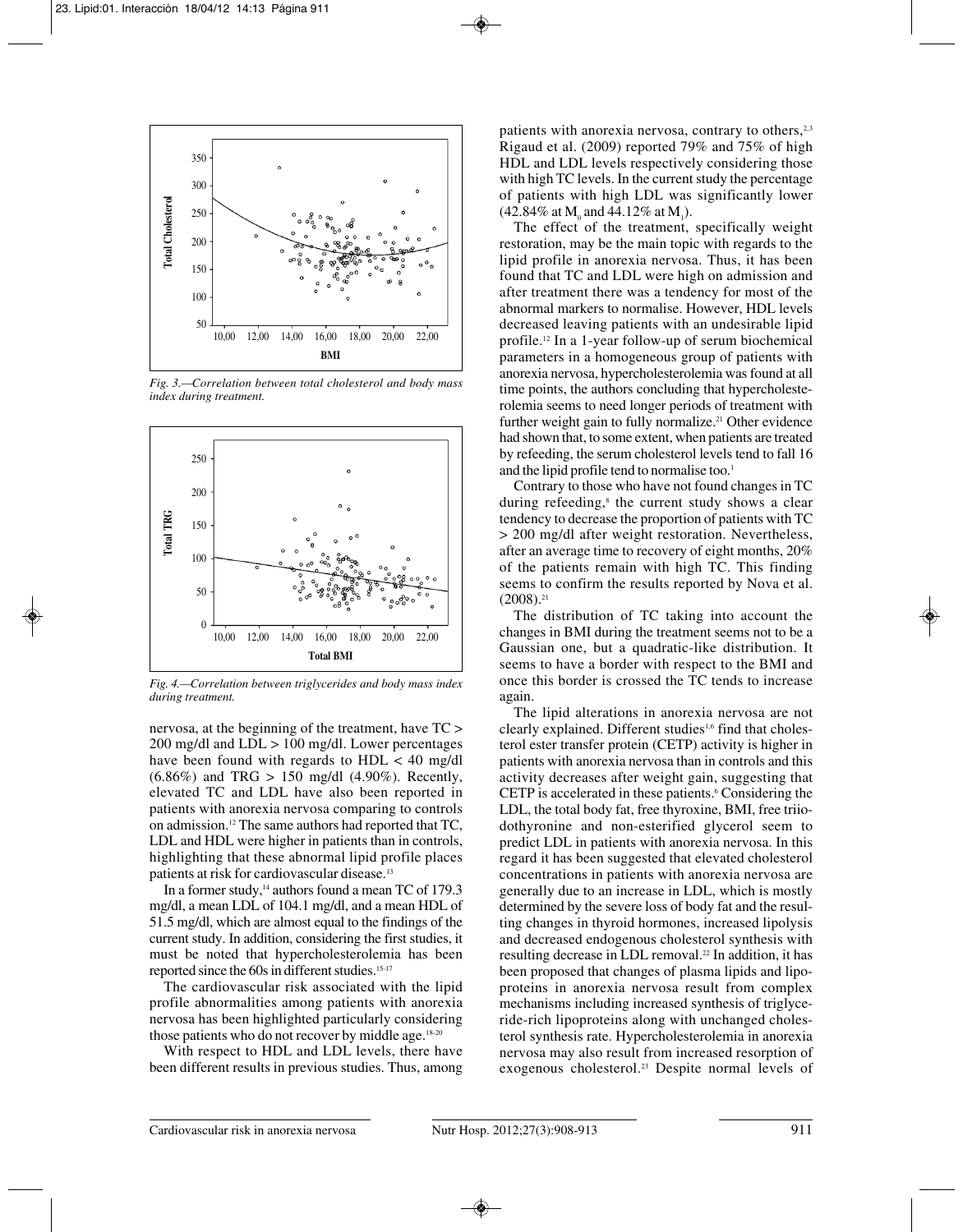triglycerides, hepatic triglyceride lipase and lipoprotein lipase activities in post-heparin plasma have been found to be low.<sup>3</sup>

A relative hypocatabolism of cholesterol-rich lipoproteins in anorexia nervosa is supported by the fact that, when high, lipoprotein levels decrease with refeeding while protein catabolism increases. Different factors could be involved in the lipid profile alterations in anorexia nervosa. Thus, malnutrition and low nitrogen and low amino-acids intakes lead to lowered protein synthesis which, in turn, is the reason for a decrease in protein catabolism.1 As it was mentioned above, the increase in CETP activity when low fat and cholesterol intakes in anorexia nervosa might also allow the increased transfer of cholesterols esters leading to save endogenous cholesterol.<sup>3,7</sup>

The current study has been focused on patients with anorexia nervosa. Alterations in lipid profile have also been studied on patients with other eating disorders and/or with different subtypes of anorexia nervosa. Thus, the study of Rigaud et al.<sup>1</sup> included both patients with anorexia nervosa restrictive type and bingeingpurging type. In this study, bingeing-purging anorexia nervosa patients had higher TC and LDL levels than restrictive patients. Authors did not give an explanation for this finding. Hypercholesterolemia seems to occur most commonly in anorexia nervosa patients comparing with bulimia nervosa.17,24

With respect to the TC/HDL and LDL/HDL it must be noted that they are considered as good markers to estimate the cardiovascular and coronary risk.25-27 These indexes have different variables, which are positively and negatively associated with the cardiovascular risk. In the current study the level of HDL is higher with respect to the mean HDL reported in previous studies among women.28-32 Weight restoration tends to decrease the mean TC level as well as to increase the HDL level. As a result both TC/HDL and LDL/HDL tend to decrease. Despite the fact that BMI is usually associated with TC/HDL (significant and positively) it seems not to be the case among women with anorexia nervosa. Weight restoration tends to decrease the TC/HDL and LDL/HDL ratios despite a considerable percentage of patients maintain scores on the different variables of the lipid profile usually considered at risk.

The fact that both high and low levels of lipoproteins appear among patients with anorexia nervosa has been related with an alteration of catabolism of cholesterolrich lipoprotein as well as with a decreased thyroxin activity and increased cholesterol turnover due to the increased CETP activity. In addition it has been suggested that cholesterol released from cells could be incorporated during the turnover cycles by CETP in order to maintain cholesterol in the body when cholesterol from food is lacking. Finally it has been noted that in cases of severe and too long-lasting malnutrition the above-mentioned adaptive changes cannot be maintained, and so lipoprotein synthesis drops.<sup>1,33</sup>

Besides the blood parameters considered in this study others like CETP, free  $T_{3}$ , free  $T_{4}$ , TSH or some inflammatory markers were not taken into account, which could be a limitation. In addition, the comparisons between subtypes of anorexia nervosa were not performed, considering that the main point was the relationship between BMI, refeeding and the lipid profile. The former literature has pointed out that weight restoration is the key to normalise the lipid profile regardless of the different types of eating disorders. In fact when some differences between subtypes have been found no explanation has been given in this regard.

The lipid profile in anorexia nervosa should be assessed periodically during nutritional treatment. The concept of nutritional status improvement with regards to weight restoration and the recovery of fat mass $34$ should be extended to the control of the lipid profile in order to avoid possible cardiovascular risk factors in the future. With regards to the diet, it has been shown that a tendency exists among anorectic patients to maintain some characteristic eating patterns and modify others. This is not so much in terms of therapeutic objectives but rather, as a way of following the usual eating patterns of their social environment.35 Strict supervision of these patterns is necessary with respect to the changes in the lipid profile of these patients.

## **References**

- 1. Rigaud D, Tallonneau I, Vergès B. Hypercholesterolaemia in anorexia nervosa: Frequency and changes during refeeding. *Diabetes & Metabolism* 2009; 35: 57-63.
- 2. Arden MR, Weiselberg EC, Nussbaum MP, Shenker IR, Jacobson MS. Effect of weight restoration on the dyslipoproteinaemia of anorexia nervosa. *J Adolesc Health Care* 1990; 11: 199- 202.
- 3. Mordasini R, Klose G, Greten H. Secindary type II hyperlipoproteinaemia in patients with anorexia nervosa. *Metabolism* 1978; 27: 71-9.
- 4. Smorawinska A, Korman E, Rajewski A, Karlik AC. Thyroid function and lipid metabolism in patients with anorexia nervosa. *Psychiatr Pol* 1978; 37: 39-46.
- 5. Misra M, Miller KK, Tsai P, Stewart V, End A, Freed N et al. Uncoupling of cardiovascular risk markers in adolescent girls with anorexia nervosa. *J Pediatr* 2006; 149: 763-9.
- 6. Ohwada R, Hotta M, Oikawa S, Takano K. Ethiology of hypercholesterolaemia in patients with anorexia nervosa. *Int J Eat Disord* 2006; 39: 598-601.
- 7. Feillet F, Feillet-Coudray C, Bard JM, Parra HJ, Favre E, Kabuth B et al. Plasma cholesterol and endogenous cholesterol synthesis during refeeding in anorexia nervosa. *Clin Chim Acta* 2000; 294: 45-6.
- 8. Haluzik M, Papezová M, Nedvidková J, Kábrt J. Serum leptin levels in patients with anorexia nervosa before and after partial refeeding, relationships to serum lipids and biochemical nutritional parameters. *Physiol Res* 1999; 48: 197-202.
- 9. American Psychiatric Association. Diagnostic and Statistical Manual of Mental Disorders: DSM IV-RT. Washington DC: American Psychiatric Association; 2000.
- 10. Criqui MH, Golomb BA. Epidemiologic aspects of lipid abnormalities. *Am J Med* 1998; 105 (Suppl. 1A): 48S-57S.
- 11. Gordon T, Kannel WB. Multiple risk functions for predicting coronary heart disease: The concept, accuracy, and application. *Am Heart J* 1982; 103: 1031-39.